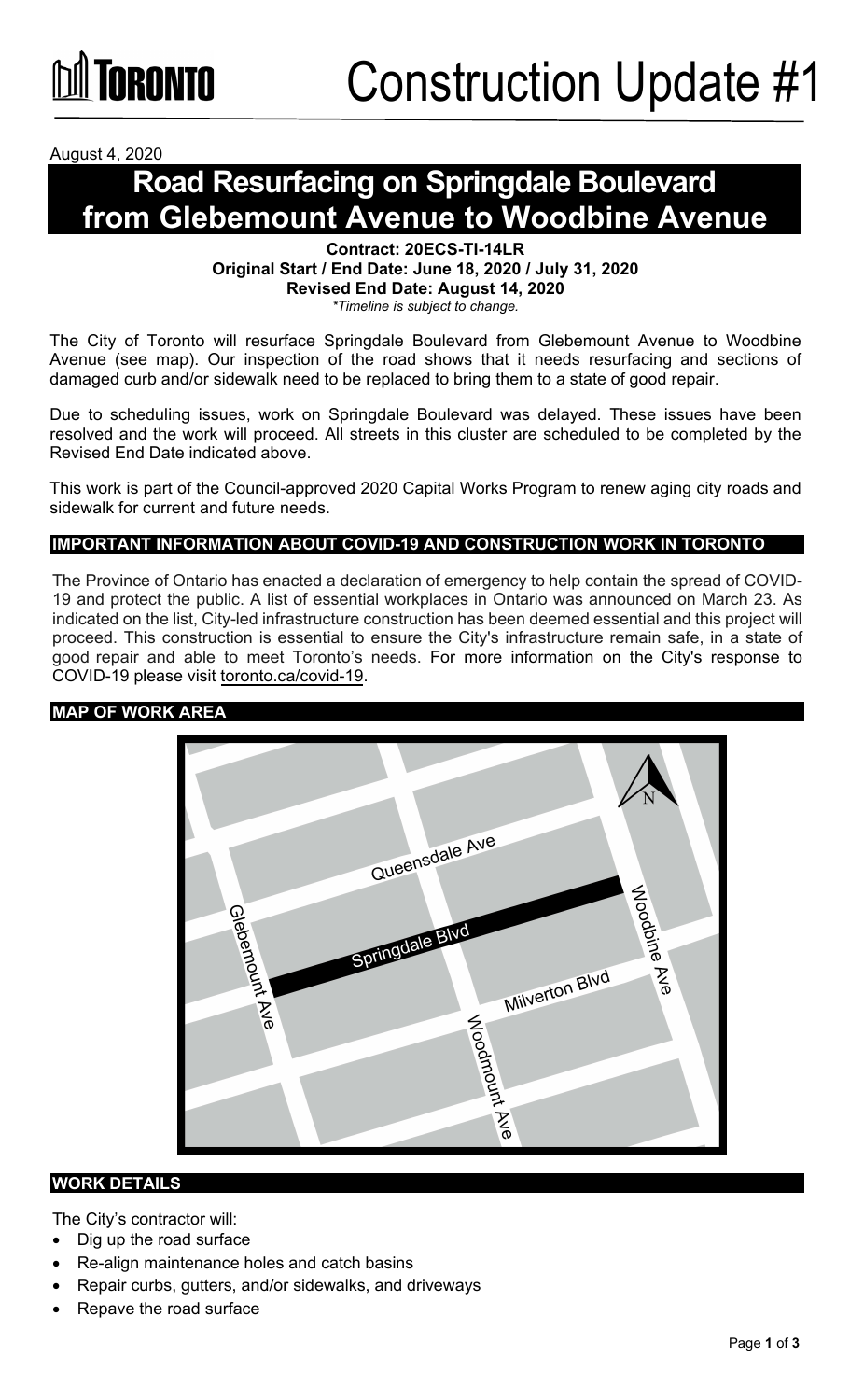## **WHAT TO EXPECT DURING CONSTRUCTION**

- You may experience dust, noise and other inconveniences. The City will make efforts to reduce the impacts. We appreciate your patience.
- The City will not be responsible for damage to any privately owned items on City property.

| <b>Work Hours:</b> Work will take place from 7 a.m. to 7 p.m., Monday to Friday, with<br>work after hours and on weekends as required.                                                                                                                                                                                                                                                                                                                                                                                                                                                                                                                                                                          |
|-----------------------------------------------------------------------------------------------------------------------------------------------------------------------------------------------------------------------------------------------------------------------------------------------------------------------------------------------------------------------------------------------------------------------------------------------------------------------------------------------------------------------------------------------------------------------------------------------------------------------------------------------------------------------------------------------------------------|
| Telephone and Internet Services: This work may affect phone and internet cables<br>for individual properties that aren't buried deep below the sidewalk. The contractor<br>will coordinate with utility companies to minimize disruption. Residents who find their<br>service has been disrupted should contact the Field Ambassador and notify their<br>phone or internet service provider.                                                                                                                                                                                                                                                                                                                    |
| Road and Sidewalk Access: In order to complete the work in a safe manner, there<br>will be road and sidewalk restrictions within the construction work zone. Access for<br>emergency vehicles will be maintained at all times.                                                                                                                                                                                                                                                                                                                                                                                                                                                                                  |
| <b>Driveway Access:</b> The contractor will notify you of any temporary restrictions to<br>your driveway access. If your property has two entrances, one entrance will be kept<br>open at all times.                                                                                                                                                                                                                                                                                                                                                                                                                                                                                                            |
| <b>Traffic Management:</b> Efforts have been made to manage traffic in the area for the<br>safety of workers, road users and residents.                                                                                                                                                                                                                                                                                                                                                                                                                                                                                                                                                                         |
| Traffic will be reduced on streets with active construction/access may be<br>limited when paving operations are taking place.                                                                                                                                                                                                                                                                                                                                                                                                                                                                                                                                                                                   |
| Parking: Parking in the active work zone is not permitted as space is needed for<br>construction equipment and materials. This project will affect on-street parking. If<br>your parked vehicle affects construction work, it will be relocated with no charge to<br>the owner. Please call 416-808-2222 for its location.                                                                                                                                                                                                                                                                                                                                                                                      |
| Parking Violation Notice: In an effort to reduce ticketing due to construction, the<br>City encourages communities with construction to be patient as neighbours may<br>need to temporarily relocate vehicles. If enforcement is called, enforcement must<br>issue a yellow parking violation notice (ticket). If you receive a yellow notice during<br>this construction work, do the following within 15 days of the notice date:<br>1) Contact the site inspector or person listed on the Construction Notice and give<br>them the yellow notice number.<br>2) Dispute the parking violation notice online or in person following the process listed<br>on the reverse side of the parking violation notice. |
| You may use this construction notice as part of the explanation of why the<br>violation should be cancelled. Please note: violation notices cannot be cancelled<br>if vehicles are parked in illegal parking spots (i.e. in front of a fire hydrant or in no<br>parking zones).                                                                                                                                                                                                                                                                                                                                                                                                                                 |
| <b>Garbage and Recycling: Please follow your normal routine. If required, the</b><br>contractor will move bins to an appropriate location and return them. Please ensure<br>that you label your bins with your address.                                                                                                                                                                                                                                                                                                                                                                                                                                                                                         |